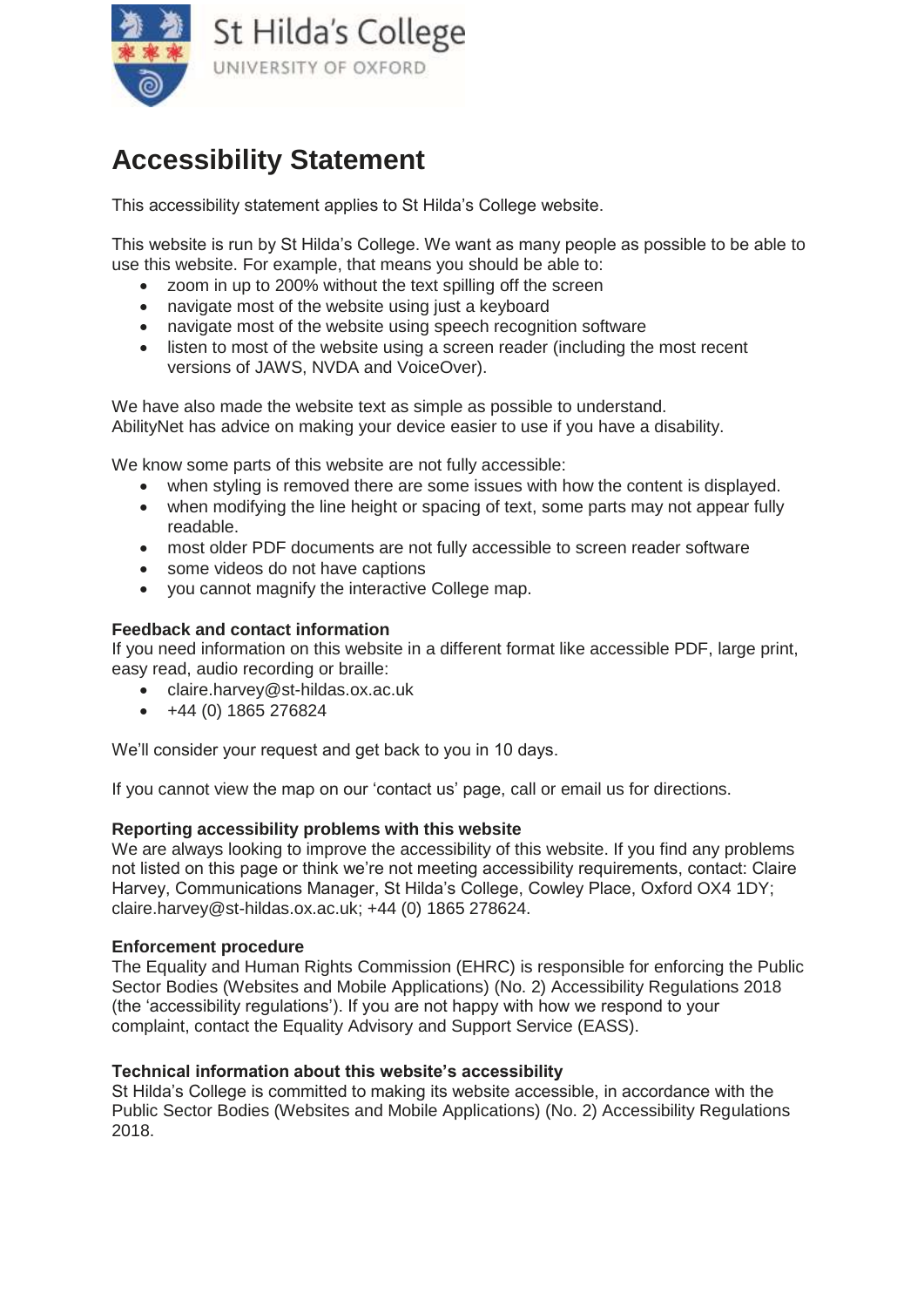

# **Compliance status**

This website is partially compliant with the [Web Content Accessibility Guidelines version](https://www.w3.org/TR/WCAG21/)  [2.1](https://www.w3.org/TR/WCAG21/) AA standard, due to the non-compliances listed below.

### **Non-accessible content**

The content listed below is non-accessible for the following reasons.

#### *Non-compliance with the accessibility regulations*

Some images do not have a text alternative, so people using a screen reader cannot access the information. This fails WCAG 2.1 success criterion 1.1.1 (non-text content).

We plan to add text alternatives for all images by September 2020. When we publish new content we will make sure our use of images meets accessibility standards.

Some videos do not have sub-titles so that so people using a screen reader cannot access the information. This fails WCAG 2.1 success criterion 1.1.1 (non-text content).

We plan to add sub-titles for all videos by September 2020. When we publish new content we'll make sure our use of videos meets accessibility standards.

#### *Navigation and accessing information*

If styling is removed there are some issues with how the content displays. When the user scrolls down, the logo, search and header links keep scrolling.

Homepage: introduction text appears over one of the feature box images, Schools & Outreach Programme feature box appears over the video and the box is duplicated, news view overlaps with the last feature box.

Advanced page: the gallery images aren't visible, instead there's a big gap. The timeline image appears bigger than the screen, there's a scroll bar in the browser to see the rest of the image.

We intend to correct this when we upgrade to Drupal 8 in approximately 12 months.

#### *Interactive tools and transactions*

We are unable to add autocomplete tokens to web forms on Drupal 7. We intend to do so when we upgrade to Drupal 8.

We've assessed the cost of fixing the issues with navigation and accessing information, and with interactive tools and transactions. We will make another assessment when we upgrade to Drupal 8, likely to be in 12 months.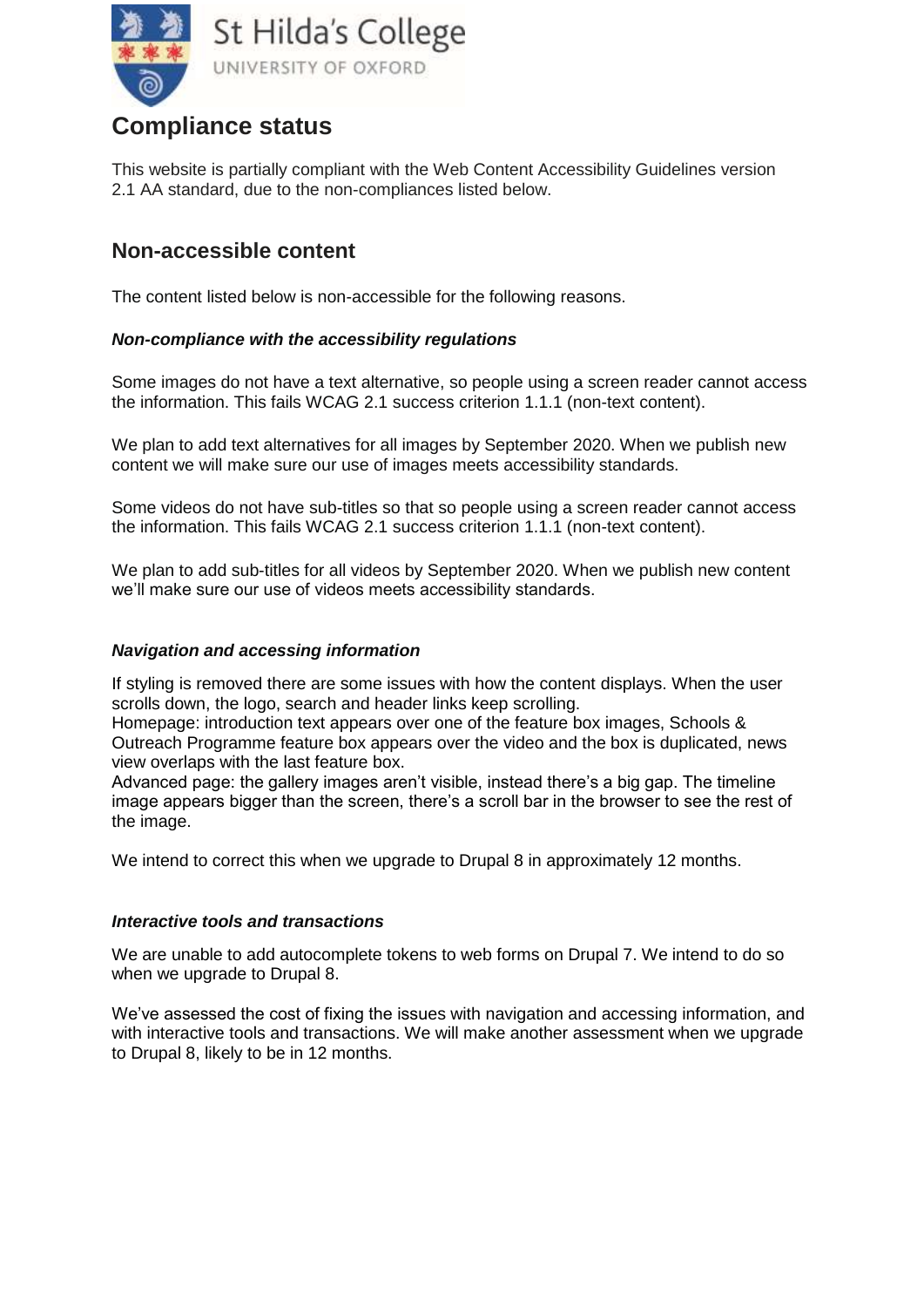

St Hilda's College UNIVERSITY OF OXFORD

#### *Webforms*

Webforms do not meet accessibility standards as they do not use autocomplete tokens and may not use the correct ARIA markup. This does not meet WCAG 1.3.5, 3.3.1 and 3.3.2.

We use webforms for:

Graduate Freshers' Form: [https://www.sthildas.ox.ac.uk/content/graduate-freshers-form-](https://www.sthildas.ox.ac.uk/content/graduate-freshers-form-2020#overlay-context=user)[2020#overlay-context=user](https://www.sthildas.ox.ac.uk/content/graduate-freshers-form-2020#overlay-context=user)

Undergraduate Freshers' Form: [https://www.sthildas.ox.ac.uk/content/undergraduate-freshers](https://www.sthildas.ox.ac.uk/content/undergraduate-freshers-form-2020#overlay-context=user)[form-2020#overlay-context=user](https://www.sthildas.ox.ac.uk/content/undergraduate-freshers-form-2020#overlay-context=user)

Signing down for students: <https://www.sthildas.ox.ac.uk/signingdown#overlay-context=user>

Student dinner request:

https://www.sthildas.ox.ac.uk/user#overlay=node/1348/edit%3Fdestination%3Dadmin/conte nt

Interview Replies: <https://www.sthildas.ox.ac.uk/interview-reply-form#overlay-context=user>

Updating contact details and mailing preferences: <https://www.sthildas.ox.ac.uk/aluminfo#overlay-context=user>

Request a taxi: <https://www.sthildas.ox.ac.uk/content/request-taxi#overlay-context=user>

Event proposal form: https://www.sthildas.ox.ac.uk/content/event-proposal-form#overlaycontext=user

Pink form to book internal events: [https://www.sthildas.ox.ac.uk/content/pink-form#overlay](https://www.sthildas.ox.ac.uk/content/pink-form#overlay-context=user)[context=user](https://www.sthildas.ox.ac.uk/content/pink-form#overlay-context=user)

We plan to upgrade the site to a new version of Drupal, on which all accessibility issues should be resolved.

If you have any problems completing our webforms, please contact Claire Harvey at [claire.harvey@st-hildas.ox.ac.uk](mailto:claire.harvey@st-hildas.ox.ac.uk) or +44 (0) 1865 276824 and we will provide an alternative version.

### **Content that is not within the scope of the accessibility regulations**

#### *PDFs and other documents*

Some of our PDFs essential to providing our services. For example, we have PDFs with information on who we are and what we do and with information about our fundraising priorities. Some of our older PDFs do not meet accessibility standards – for example, they may not be structured so they're accessible to a screen reader. This does not meet WCAG 2.1 success criterion 4.1.2 (name, role value). We plan to fix these. If you have any problems accessing our PDFs, please contact Claire Harvey at [claire.harvey@st-hildas.ox.ac.uk](mailto:claire.harvey@st-hildas.ox.ac.uk) or +44 (0) 1865 276824 and we will provide you with an alternative version.

The accessibility regulations [do not require us to fix PDFs or other documents published](http://www.legislation.gov.uk/uksi/2018/952/regulation/4/made)  [before 23 September 2018](http://www.legislation.gov.uk/uksi/2018/952/regulation/4/made) if they're not essential to providing our services. For example, we do not plan to fix pdfs of journal articles published by members of our academic staff. Any new PDFs or Word documents we publish will meet accessibility standards. *Live video*